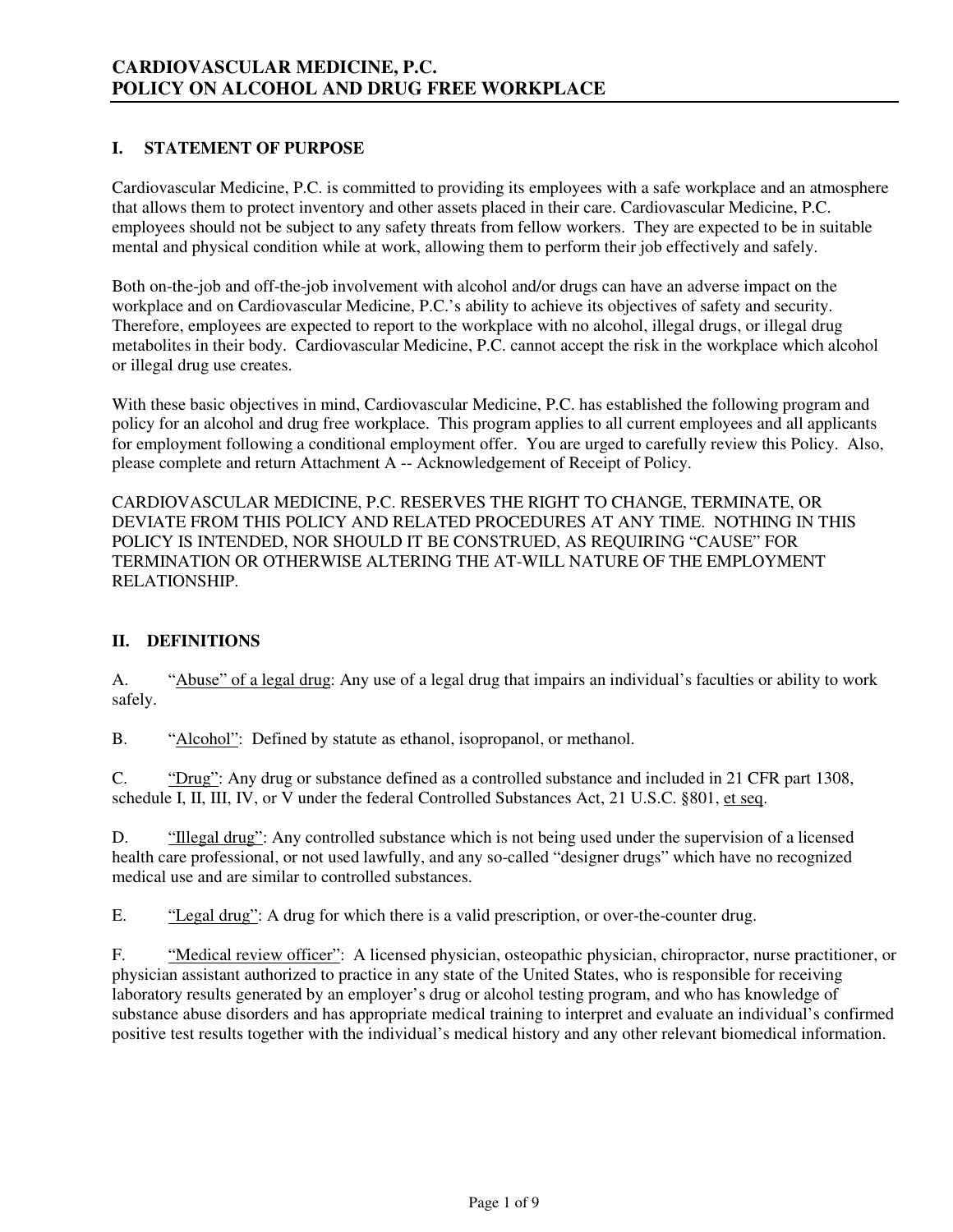G. "Sample": A sample from the human body capable of revealing the presence of alcohol or other drugs or their metabolites. "Sample" does not include blood, except in situations where a blood test was made on an employee involved in a workplace accident if the test was administered by or at the direction of a person providing treatment to the employee and the test was not made at the request of or by the suggestion of the employer.

# **III. WORK RULES**

# **A. Legal Drugs**

- **1. Prescription Drugs.** An employee may bring to work and take a prescription drug during work hours only if the drug has been prescribed for the employee by a physician or other authorized prescriber (such as a dentist) and only if the drug is taken in accordance with the prescriber's directions. **All prescription drugs must be kept in the container in which they were received from the pharmacy or other dispenser with all original labels attached.**
- **2. Over-the-Counter Drugs.** An employee may bring to work and take an over-thecounter drug during work hours only if the drug is used for its intended purposes and in accordance with package directions and any supplemental directions of the employee's physician. **All over-the-counter drugs must be kept in the container in which they were received from the pharmacy or the dispenser with all original labels attached.**
- **3.** Notification. Whenever employees are prescribed controlled substances or are taking an over-the-counter drug whose containers warn of drowsiness or interference with the ability to drive or operate machinery safely, the employee must consult with his or her physician about the drug's effect on the ability to perform job duties safely. Employees must notify their supervisor promptly if the physician imposes any restrictions or warns of any threat to safety. In addition, employees must promptly notify their supervisors of any lack of fitness for duty, regardless of the reason. Those who do not report to a supervisor must use discretion and heed all restrictions so as not to endanger any employee or patient.
- **4. Abuse.** Abuse of legal drugs will not be tolerated, and is a violation of Company rules.

# **B. Illegal Drug Prohibition**

An employee bringing or attempting to bring onto Cardiovascular Medicine, P.C.'s premises, property, or work sites, having possession of, using, consuming, selling, transferring, or attempting to sell or transfer, any illegal drug while on Cardiovascular Medicine, P.C. business or at any time during the hours between the beginning and ending of the employee's work day, whether or not on duty, is guilty of misconduct and may be subject to discipline, including suspension without pay or termination, even for the first offense.

# **C. Alcohol Prohibition**

An employee bringing or attempting to bring onto Cardiovascular Medicine, P.C.'s premises, property, or work sites, having possession of, using, or consuming, or being under the influence of any alcohol as defined above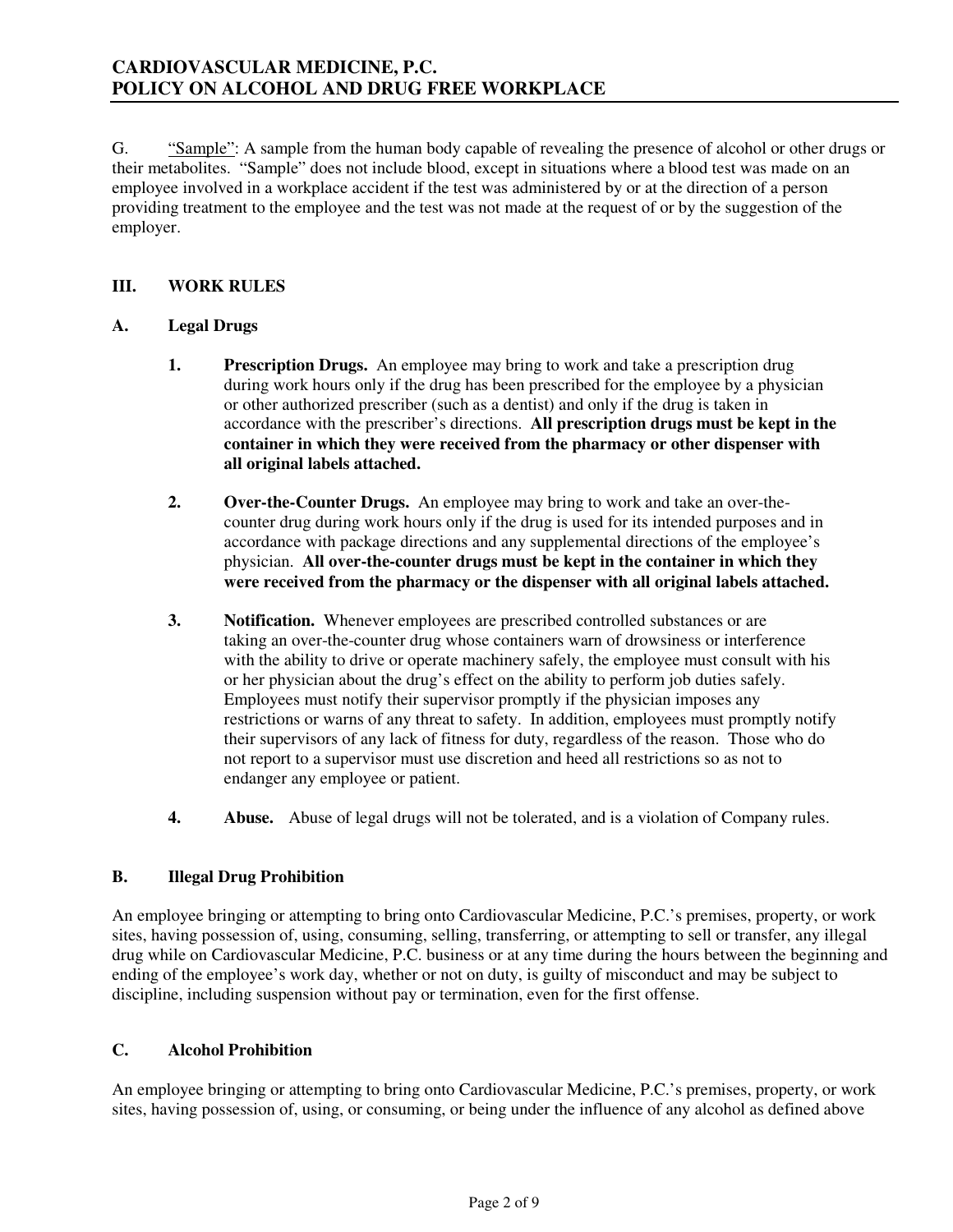while on Cardiovascular Medicine, P.C. business or at any time during the hours between the beginning and ending of the employee's work day, whether or not actively on duty, is guilty of misconduct and may be subject to discipline, including suspension without pay or termination, even for the first offense.

### **D. Impairment During Work Hours**

- 1. It is our intent that an employee whose faculties appear to be impaired during work hours will not be allowed to work, regardless of the cause.
- 2. Employees will be terminated, even for a first offense, if they are impaired at work due to alcohol use or illegal drug use or impaired because of legal drug abuse.

## **E. Employee Discipline in Connection with a Confirmed Positive Drug or Alcohol Test**

Employees may be required to undergo drug or alcohol tests under certain circumstances. Based on the results of the test (or any refusal to take a test), Cardiovascular Medicine, P.C. will take the following actions:

- **1. Refusal to Submit to Drug or Alcohol Tests.** An employee's refusal to submit to drug or alcohol tests when requested to do so will subject the employee to termination.
- **2. Confirmed Positive Alcohol Test Result.** An employee's first confirmed positive alcohol test result above the level of 0.04 (expressed in terms of grams of alcohol per two hundred ten (210) liters of breath or its equivalent) will subject the employee to discipline, including termination, unless the employee is eligible for and successfully completes a rehabilitation program under Section IV (J) of this policy. If after successfully completing a rehabilitation program under Section IV (J) an employee receives a subsequent confirmed positive alcohol test result above .04, the employee will be subject to discipline, including termination.
- **3. First Confirmed Positive Drug Test.** An employee's first confirmed positive drug test that is determined to violate this policy will subject the employee to discipline, including termination.

# **IV. PRACTICE/PROCEDURE**

#### **A. Pre-Employment Screening**

Offers of employment with Cardiovascular Medicine, P.C. may be conditioned on proper cooperation with and participation in a drug and controlled substance screening test. Following a conditional employment offer, applicants will be asked to sign a form consenting to a screening test as part of the application process. Failure to sign the consent form will be considered a withdrawal of the application. Applicants who refuse to participate in a pre-employment drug screen will not be eligible for employment with Cardiovascular Medicine, P.C. Applicants who report to the designated lab for drug screening and abort the process before completion will be deemed failure to test and will not be eligible for employment with Cardiovascular Medicine, P.C.

In instances of positive drug screen, the results are sent directly to the Medical Review Officer for review. If a confirmed positive drug or alcohol test for a prospective employee is reported to the employer by the medical review officer, Human Resources will notify the prospective employee in writing of the results of the test. The name and address of the medical review officer who made the report will be provided to the prospective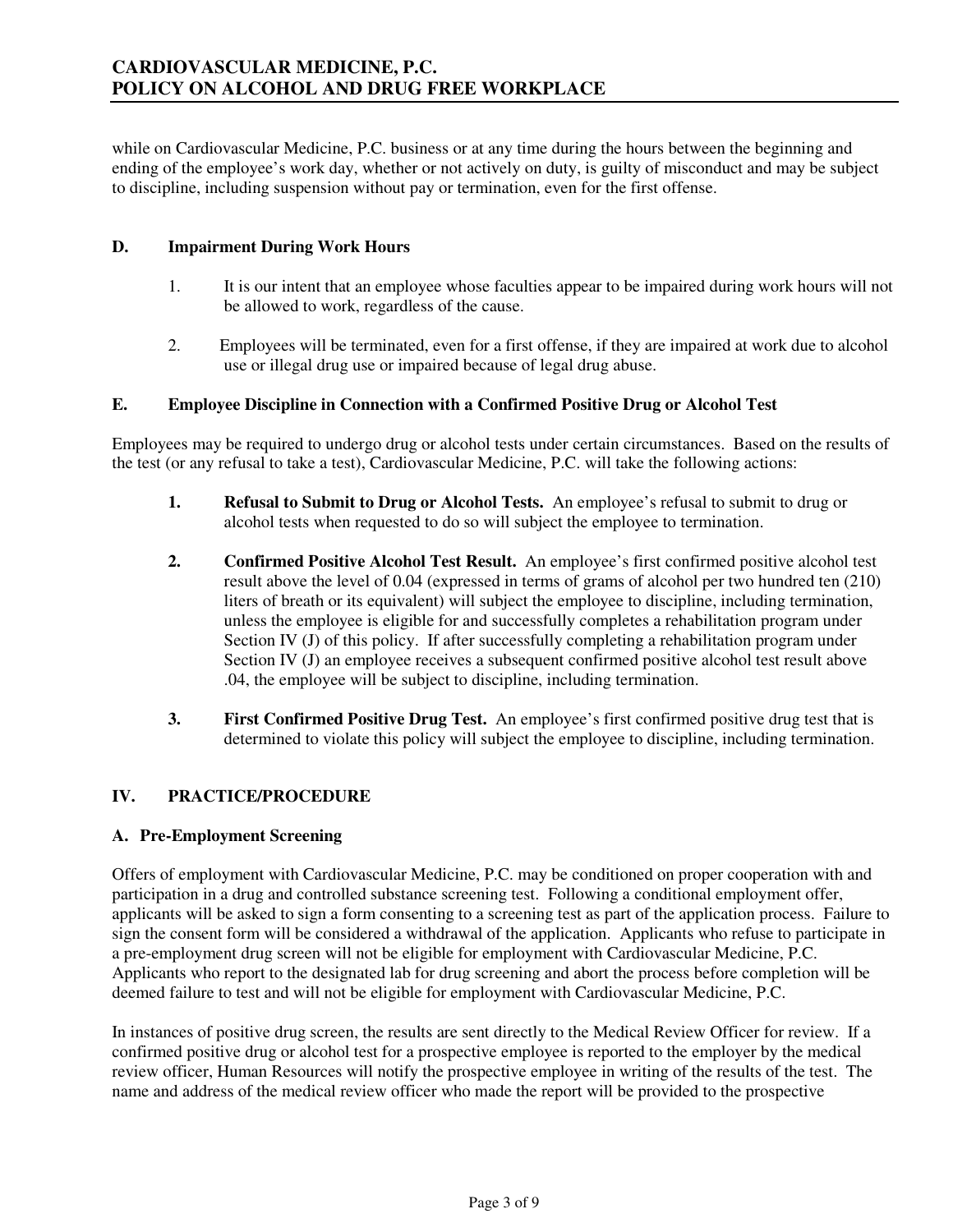# **CARDIOVASCULAR MEDICINE, P.C. POLICY ON ALCOHOL AND DRUG FREE WORKPLACE**

employee, who has the right to request records. Human Resources will notify the prospective employee either by phone or in writing that the conditional offer has been rescinded and if the candidate has questions Human Resources will direct them to the Medical Review Officer or his/her designee.

All current employees hired prior to August 1, 2013 will be grandfathered and not subject to pre-employment screening.

### B. **Employee Testing** – Reasonable Suspicion

If any one supervisor or other individual in charge reasonably suspects another employee of being impaired due to drugs or alcohol or unable to work safely, that supervisor or individual needs to take appropriate actions to have the employee removed from any job duties involving patient care or handling of materials, drugs or equipment. The supervisor or individual in charge shall then consult with another supervisor or individual in charge to assess and determine whether or not there is reasonable suspicion that the employee is under the influence of alcohol and drugs. They will investigate the circumstances and then decide whether testing is appropriate, whether the suspected employee should be sent home, or allowed to return to work.

An active employee may be required to submit to drug or alcohol tests if at least two supervisors or other persons in charge agree that there are objective facts indicative of the use of alcohol or drugs in violation of Cardiovascular Medicine, P.C's written policy. This conclusion may be reached through personal observation or based on credible confidential reports from others.

In making the determination of whether reasonable suspicion of drug or alcohol impairment exists, factors to be considered include, but are not limited to, the following:

- Physical signs and symptoms consistent with alcohol and drug impairment.
- Abnormal conduct or erratic behavior while at work or a significant deterioration in work performance.
- A report, by a reliable and credible source, of prohibited drug or alcohol use.
- Evidence that an individual has tampered with any prior Cardiovascular Medicine, P.C. drug or alcohol test.
- Evidence that an employee has caused an accident resulting in personal injury (other than minor injuries requiring only first aid treatment and which do not involve medical treatment, loss of consciousness, restriction of work or motion, or transfer to another job) or estimated property (or equipment) damage of \$1000 or more.
- Evidence that an employee has manufactured, sold, distributed, solicited, possessed, used, or transferred illegal drugs while working, or while on Cardiovascular Medicine, P.C.'s premises.

**Post Accident Testing -** An active employee may be required to submit to drug or alcohol tests when seeking medical treatment for a worker's compensation accident.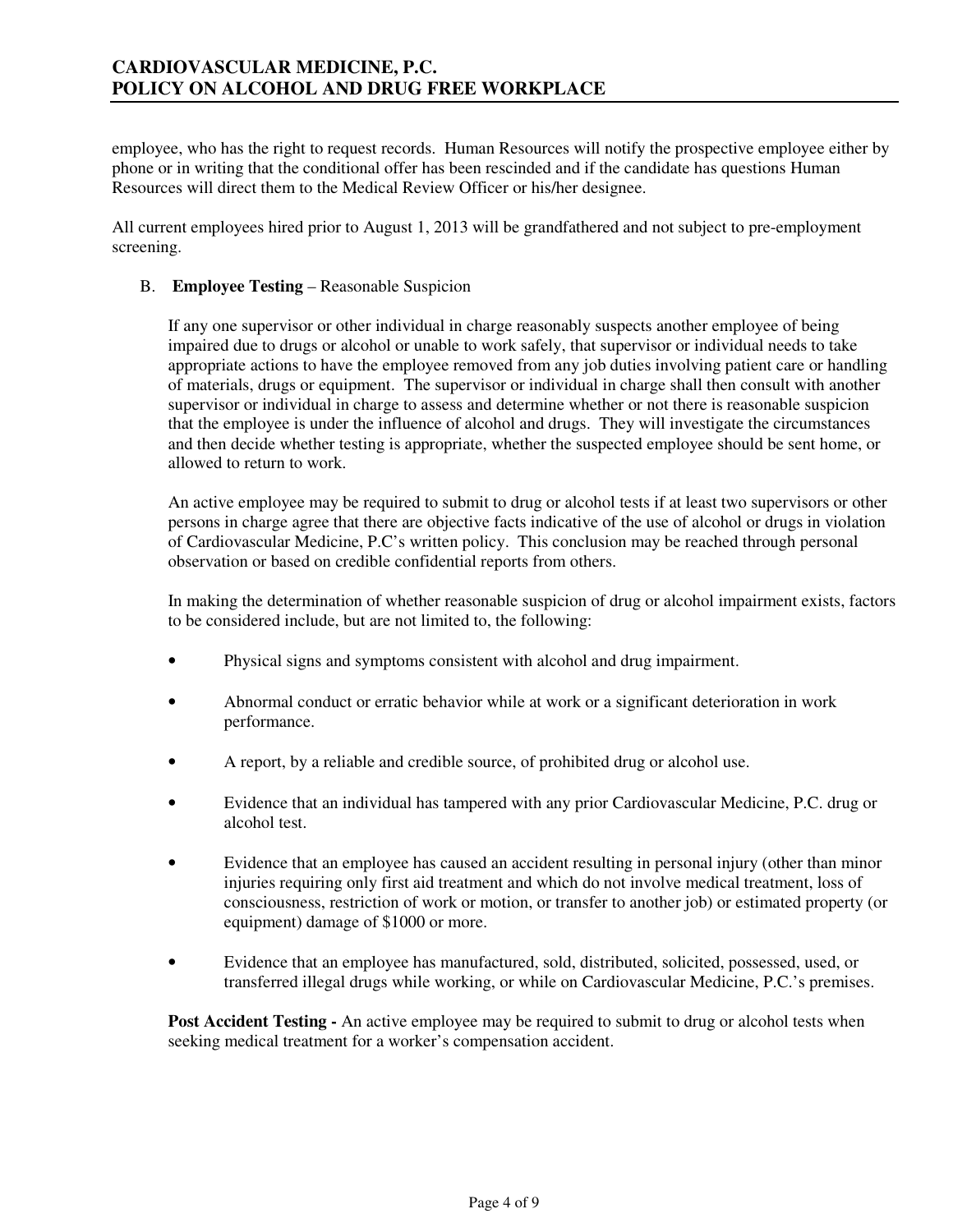# **C. Drug Testing Procedure.**

Drug tests will be conducted in accordance with the law and its procedures. Persons being tested may be required to present reliable individual identification to the person collecting the samples. At the time the samples are collected, the employee who is being tested may provide any information that may be relevant to the drug test. Such information may include identification of prescription or nonprescription drugs currently or recently used or any other relevant medical information. There will be a chain of custody established when samples are collected, labeled, handled, transported, tested, stored, or discarded. Collection procedures will balance the need for privacy and the need to prevent tampering. Split samples adequate for a retest shall be collected at the time of the initial collection. Collected samples will be tested by a State-approved laboratory.

Employees will be given the opportunity to explain a positive drug test. If the results corroborate, the professed explanation for the positive test, no action shall be taken against the employee. For example, it is known that consuming a poppy seed bagel will cause a positive result for opiates. However, the level and other indicators can confirm whether or not the positive test result was from a poppy seed bagel or not.

#### **D. Substances Tested.**

The following is a list of drugs and alcohol for which testing will occur.

- Amphetamines;
- Cannabinoids;
- Opiates;
- Cocaine;
- Phencyclidine:
- Ethanol;
- Isopropanol;
- Methanol.

# **E. Alcohol Testing Procedure.**

Persons being tested may be required to present reliable individual identification to the person collecting the samples. At the time the samples are collected, the employee who is being tested may provide any information that may be relevant to the alcohol test. Such information may include identification of prescription or nonprescription medications currently or recently used or any other relevant medical information. The initial alcohol testing will be administered by a Breath Alcohol Technician (BAT). BATs receive qualified training to become proficient in administering the alcohol testing procedures used by Cardiovascular Medicine, P.C. To be qualified as a BAT, the individual must have successfully completed the qualification training provided by the Department of Transportation and completed seven consecutive error-free mock tests. No less frequently than every five years, BATs receive refresher training.

 The initial test will be conducted using either an alcohol screening device, either breath or saliva, or an evidential breath testing device. Upon a test result of 0.04 or higher, a confirmation test will be conducted.

 Confirmation testing must be conducted by a BAT and by using an evidential breath testing device. A reading of 0.04 or higher will be considered a violation of Cardiovascular Medicine, P.C.'s Alcohol and Drug Free Workplace Policy.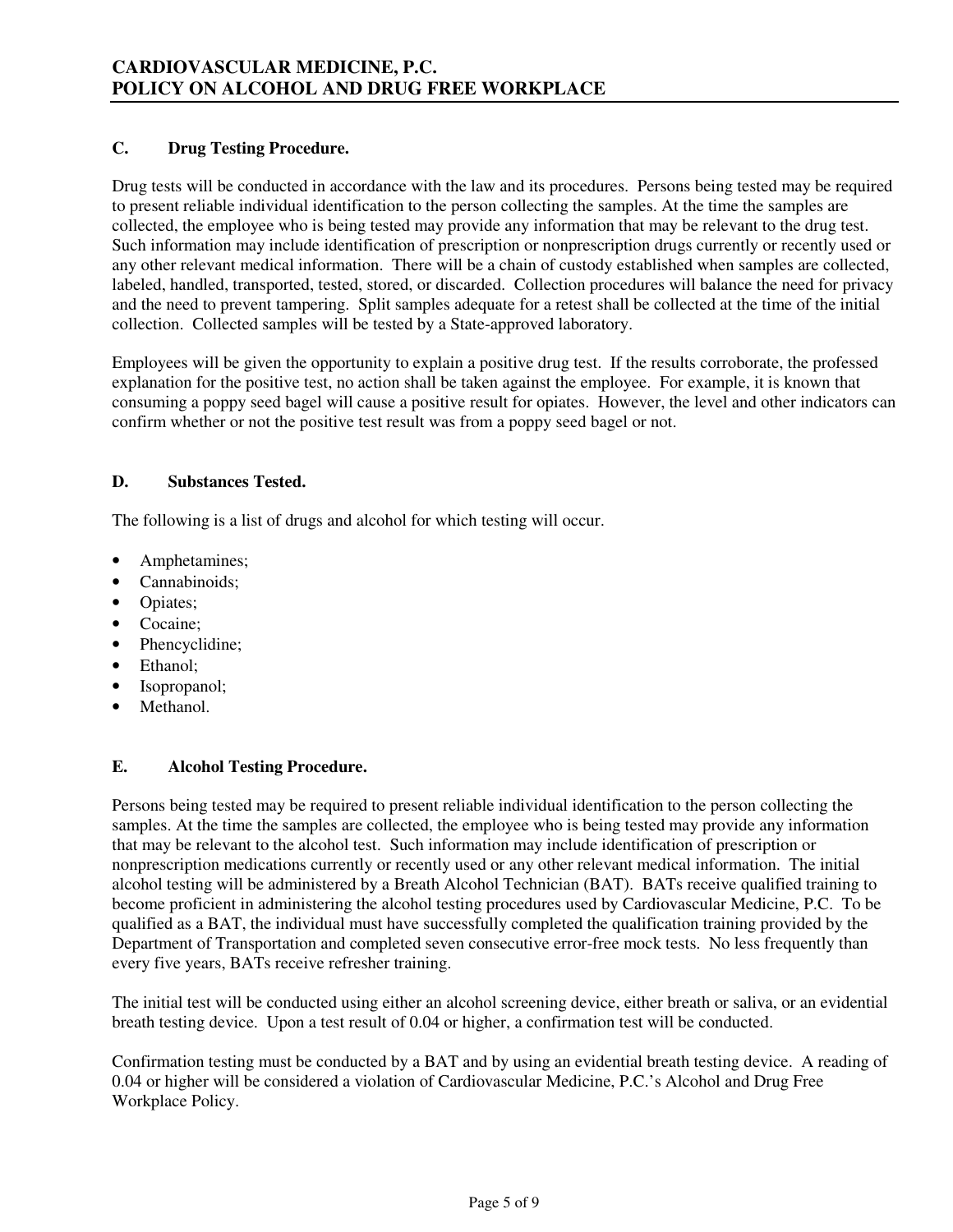### **F. Test Scheduling and Costs**

Specimen collections for drug and/or alcohol testing shall normally occur during, or immediately before or after, a regular work period. The time required for employee testing, including travel time, is considered work time for purposes of the FSLA, compensation, and benefits.

The actual costs for testing, other than for a confirmatory retest, if one is requested as provided by law, are paid by Cardiovascular Medicine, P.C. If the drug/alcohol sample collection is conducted at a place other than the employee's normal work site, Cardiovascular Medicine, P.C. will provide transportation, or pay reasonable transportation costs to the employee.

## **G. Medical Review**

Cardiovascular Medicine, P.C.'s designated lab will transmit test results to Cardiovascular Medicine, P.C**.**'s Medical Review Officer ("MRO"). The MRO will consider any information disclosed by employees and will make reasonable attempts to contact employees who test positive to offer them an opportunity to explain or rebut the reported results. Employees have three (3) working days to provide such an explanation or rebuttal.

#### **H. Results**

All drug or alcohol test results will be kept confidential. If the MRO reports to Cardiovascular Medicine, P.C. that an employee has tested positive, Cardiovascular Medicine, P.C. will provide the employee (via certified mail return receipt requested) with copies of the results and a notice of the employee's right to have the split retested by another qualified lab. The notice will specify the fee for the retest.

#### **I. Retests**

If an employee who has tested positive notifies Cardiovascular Medicine, P.C. (in person or by certified mail and within seven (7) days of notice to the employee of test results) that the employee wants a retest, identifies an approved lab, and pays the fee for a retest, the split sample will be retested. If the retest is negative for adulteration, alcohol, or drugs, Cardiovascular Medicine, P.C. will refund the fee for the retest and rescind any discipline imposed on the basis of the positive result initially reported.

#### **J. Rehabilitation**

In the event of a confirmed positive alcohol test greater than permitted by this policy AND if the employee has been employed by Cardiovascular Medicine, P.C. for at least 12 of the preceding 18 months AND if agreed upon by the employee AND if the employee has not previously violated Cardiovascular Medicine, P.C.'s substance abuse policy, then the employee is required to enroll in a rehabilitation, treatment, or counseling program approved by Cardiovascular Medicine, P.C.. Successful completion of which may be a condition of continued employment. No adverse action shall be taken against the employee while he or she is complying with the requirements of the rehabilitation program and if the employee successfully completes the program. In the event the employee refuses to enroll, fails to comply with the requirements of the program, or upon failure to complete the program, adverse action up to and including termination may be taken against the employee.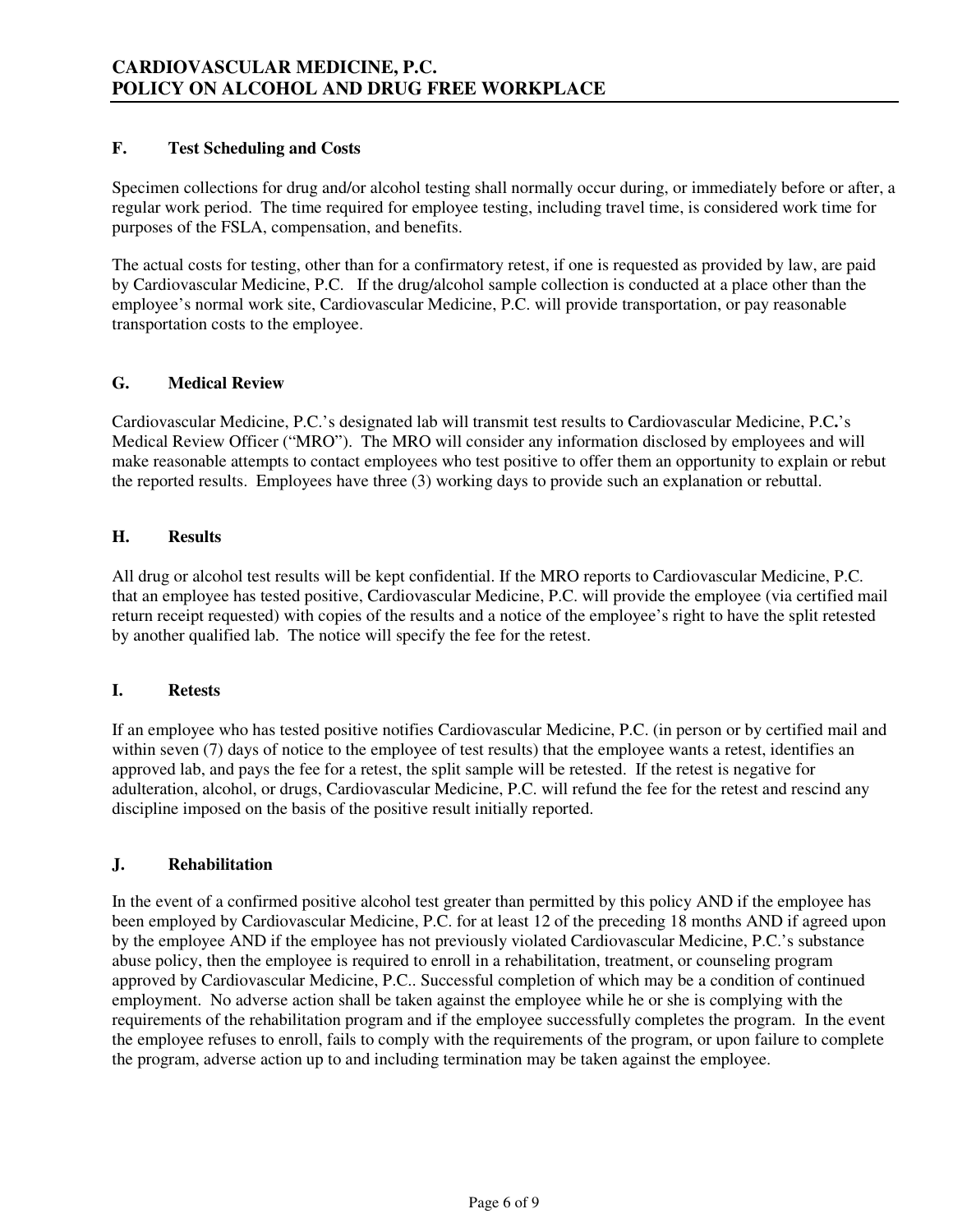The costs of such rehabilitation, treatment or counseling program shall be divided between the employee and Cardiovascular Medicine, PC.

# **V. EMPLOYEE ASSISTANCE SERVICES**

Cardiovascular Medicine, P.C. maintains a resource file on local employee assistance services providers, alcohol and other drug abuse programs which are certified by the Iowa Department of Public Health, mental health providers, and other persons, entities or organizations which are available to assist employees with personal or behavioral problems. Cardiovascular Medicine, P.C. will provide a copy of this file to all employees, and post a list of such providers. Employees may access the Resource File by contacting the Human Resource Department. Employees may also contact any providers, listed on the Resource File posting, directly.

Policy Update 8/1/13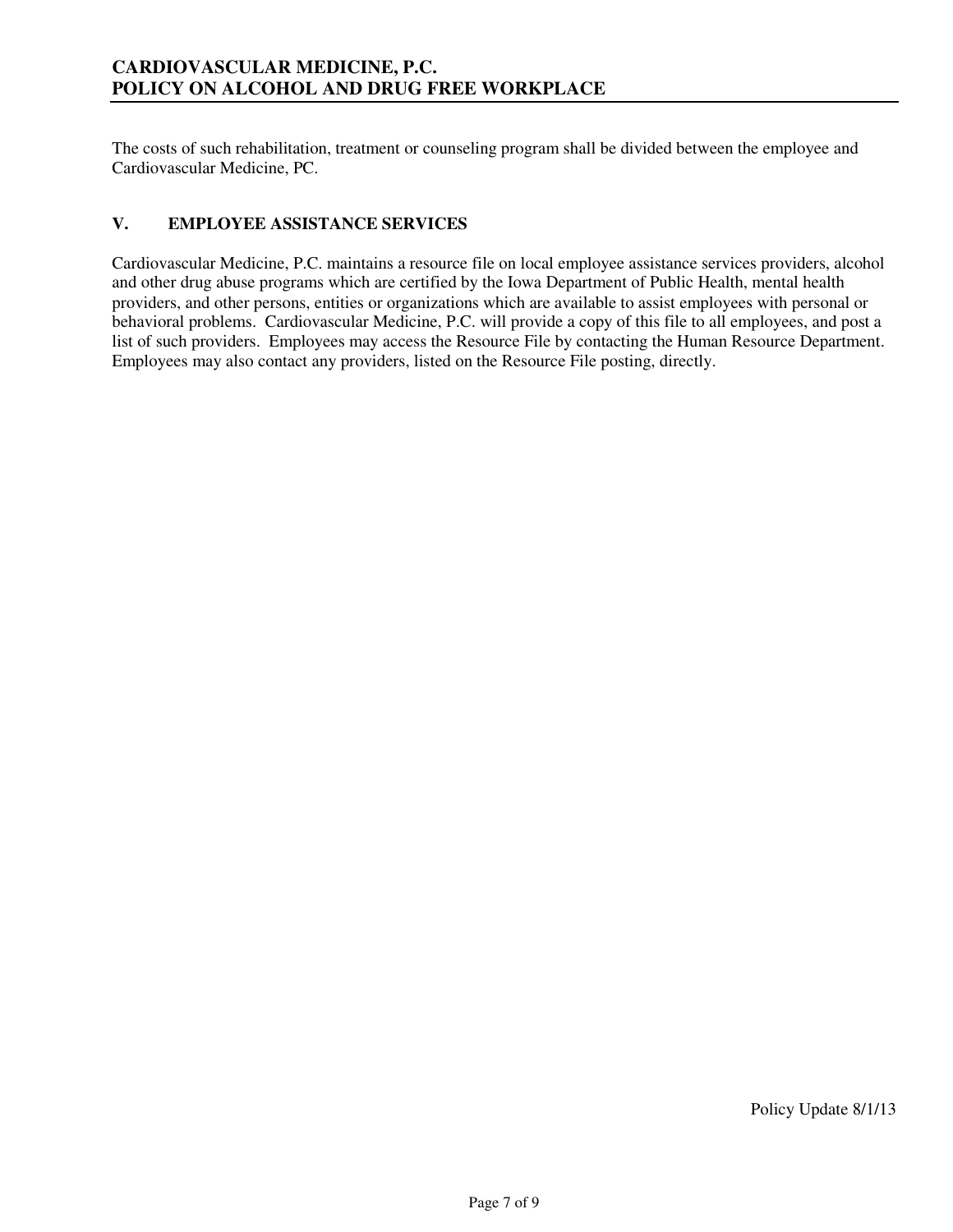# **ATTACHMENT A**

# **CARDIOVASCULAR MEDICINE, P.C. DRUG FREE WORKPLACE POLICY ACKNOWLEDGEMENT OF RECEIPT OF POLICY**

Print Name

 $\overline{a}$ 

I acknowledge receiving a copy of Cardiovascular Medicine, P.C.'s Alcohol and Drug Free Workplace Policy. I understand that refusal to submit to any drug testing required by this policy or a positive test result is grounds for disciplinary action up to and including termination. Furthermore, I authorize the release of the test results to my employer. I understand that I can review or obtain another copy of the policy from the Human Resources Coordinator.

I have read and understand this policy and will abide by it as a condition of my employment.

 EMPLOYEE SIGNATURE

\_\_\_\_\_\_\_\_\_\_\_\_\_\_\_\_\_\_\_\_\_\_\_\_\_\_\_\_\_\_\_\_\_\_\_\_\_\_\_ DATE